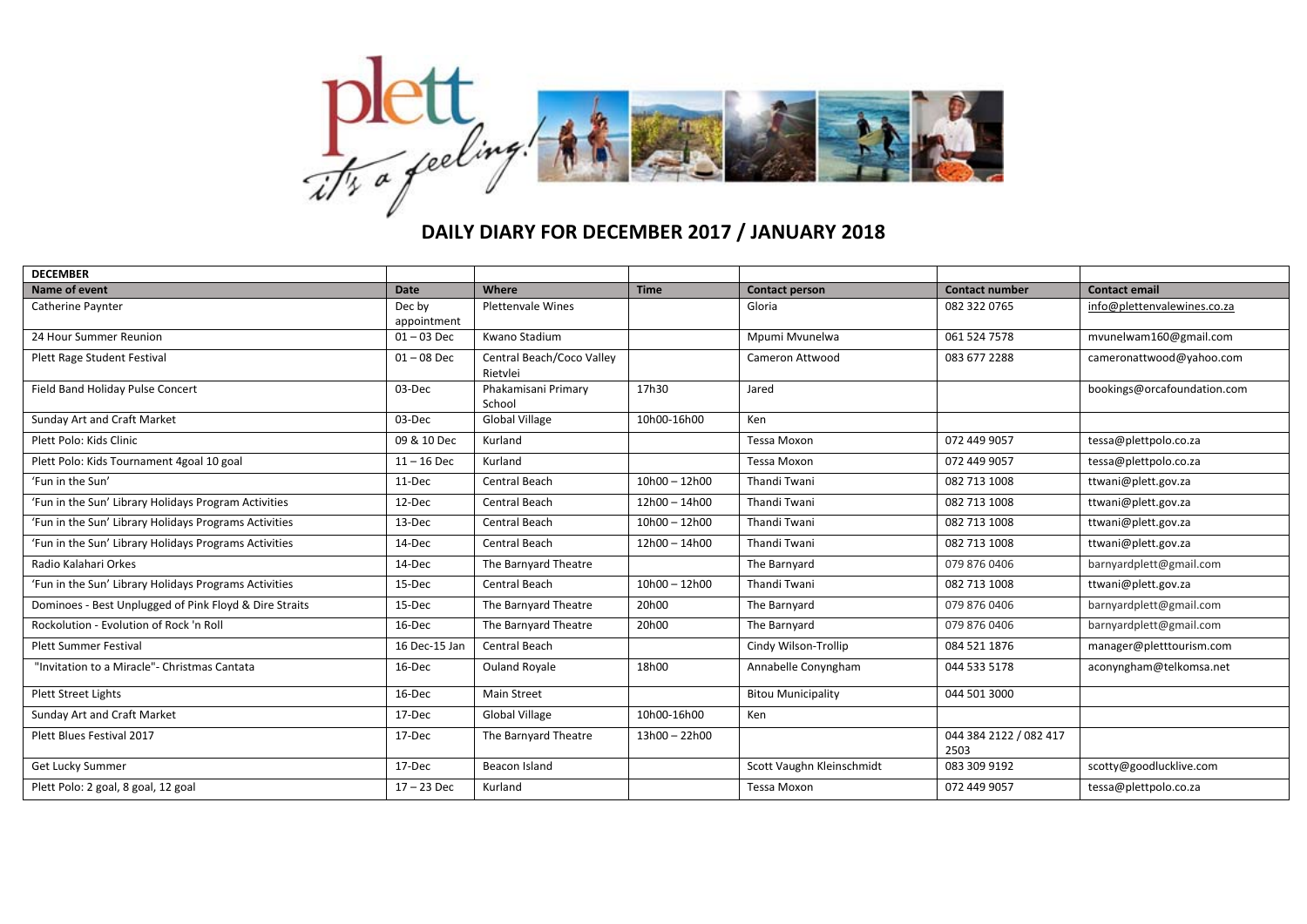

## **DAILY DIARY FOR DECEMBER 2017 / JANUARY 2018**

| Jo Black Live                                         | 18-Dec            | The Barnyard Theatre        | 20h00                                | The Barnyard              | 079 876 0406 | barnyardplett@gmail.com   |
|-------------------------------------------------------|-------------------|-----------------------------|--------------------------------------|---------------------------|--------------|---------------------------|
| 'Fun in the Sun' Library Holidays Programs Activities | 18-Dec            | Central Beach               | $10h00 - 12h00$                      | <b>Thandi Twani</b>       | 082 713 1008 | ttwani@plett.gov.za       |
| 'Fun in the Sun' Library Holidays Programs Activities | 19-Dec            | Central Beach               | $10h00 - 12h00$                      | Thandi Twani              | 082 713 1008 | ttwani@plett.gov.za       |
| Cat Simoni - Santa Baby                               | 19-Dec            | The Barnyard Theatre        | 20h00                                | The Barnyard              | 079 876 0406 | barnyardplett@gmail.com   |
| 'Fun in the Sun' Library Holidays Programs Activities | 20-Dec            | Central Beach               | $10h00 - 12h00$                      | Thandi Twani              | 082 713 1008 | ttwani@plett.gov.za       |
| Rocco De Villiers - Christmas Piano                   | 20-Dec            | The Barnyard Theatre        | 20h00                                | The Barnyard              | 079 876 0406 | barnyardplett@gmail.com   |
| Steve Hofmeyr                                         | 21&22 Dec         | The Barnyard Theatre        | 20h00                                | The Barnyard              | 079 876 0406 | barnyardplett@gmail.com   |
| Sabrina Love Challenge                                | 21, 22 Dec        | Central Beach & Kurland     | 21st 06h00-11h30<br>22nd 07h00-13h00 | <b>Magnetic South</b>     | 044 533 3130 | events@sabrinalove.co.za  |
| 'Fun in the Sun' Library Holidays Programs Activities | 21-Dec            | Central Beach               | $10h00 - 12h00$                      | Thandi Twani              | 082 713 1008 | ttwani@plett.gov.za       |
| 'Fun in the Sun' Library Holidays Programs Activities | 22-Dec            | Central Beach               | $10h00 - 12h00$                      | <b>Thandi Twani</b>       | 082 713 1008 | ttwani@plett.gov.za       |
| Robberg Fine Foods Hobie Regatta                      | 22, 23, 24<br>Dec | Hobbie Beach                | All day                              | Kevin Allan               | 084 226 0809 | kevin@municipaliq.co.za   |
| Carols by Candlelight                                 | 22-Dec            | Central Beach               | 07:30 pm                             | <b>Kevin Bitter</b>       | 082 776 8660 | kevin@woodenwonders.co.za |
| Get Lucky Summer                                      | 23-Dec            | Beacon Island               |                                      | Scott Vaughn Kleinschmidt | 083 309 9192 | scotty@goodlucklive.com   |
| Mel Botes - Tribute to Pink Floyd                     | 23-Dec            | The Barnyard Theatre        | 20h00                                | The Barnyard              | 079 876 0406 | barnyardplett@gmail.com   |
| Algoa FM Capitec Roadshow                             | 24-Dec            | Central Beach               |                                      |                           |              |                           |
| Algoa FM Coca Cola Roadshow                           | 24-Dec            | Central Beach               |                                      |                           |              |                           |
| Clint Cunningham - Creedence to Cocker                | 26-Dec            | The Barnyard Theatre        | 20h00pm                              | The Barnyard              | 079 876 0406 | barnyardplett@gmail.com   |
| The Plett Summer Music Colour Run                     | 27-Dec            | <b>Plett Primary School</b> | 16h00                                | Bianca le Roux            | 082 075 7477 | bianca@summerrun.co.za    |
| Plett Polo Pony Parade                                | 27-Dec            | <b>Main Street</b>          | 18h00 - 19h00                        | <b>Tessa Moxon</b>        | 072 449 9057 | tessa@plettpolo.co.za     |
| Arno Carstens Live at The Barnyard                    | 27-Dec            | The Barnyard                | 20h00                                | www.barnyardplett.co.za   | 079 876 0406 | barnyardplett@gmail.com   |
| We Love Summer                                        | 27-Dec            | Rietvlei                    | $2pm-12pm$                           | Cameron Attwood           | 083 677 2288 | cameronattwood@yahoo.com  |
| Country Legends James Marais & Monique Cassels        | 28-Dec            | The Barnyard Theatre        | 20h00                                | The Barnyard              | 079 876 0406 | barnyardplett@gmail.com   |
| Tribute to Neil Diamond                               | 29-Dec            | The Barnyard Theatre        | 20h00                                | The Barnyard              | 798 760 406  | barnyardplett@gmail.com   |
| We Love Summer                                        | 29-Dec            | Rietvlei                    | $2pm-12pm$                           | Cameron Attwood           | 083 677 2288 | cameronattwood@yahoo.com  |
| Plett Polo international                              | 29-Dec            | Kurland                     | 14h00                                | <b>Tessa Moxon</b>        | 072 449 9057 | tessa@plettpolo.co.za     |